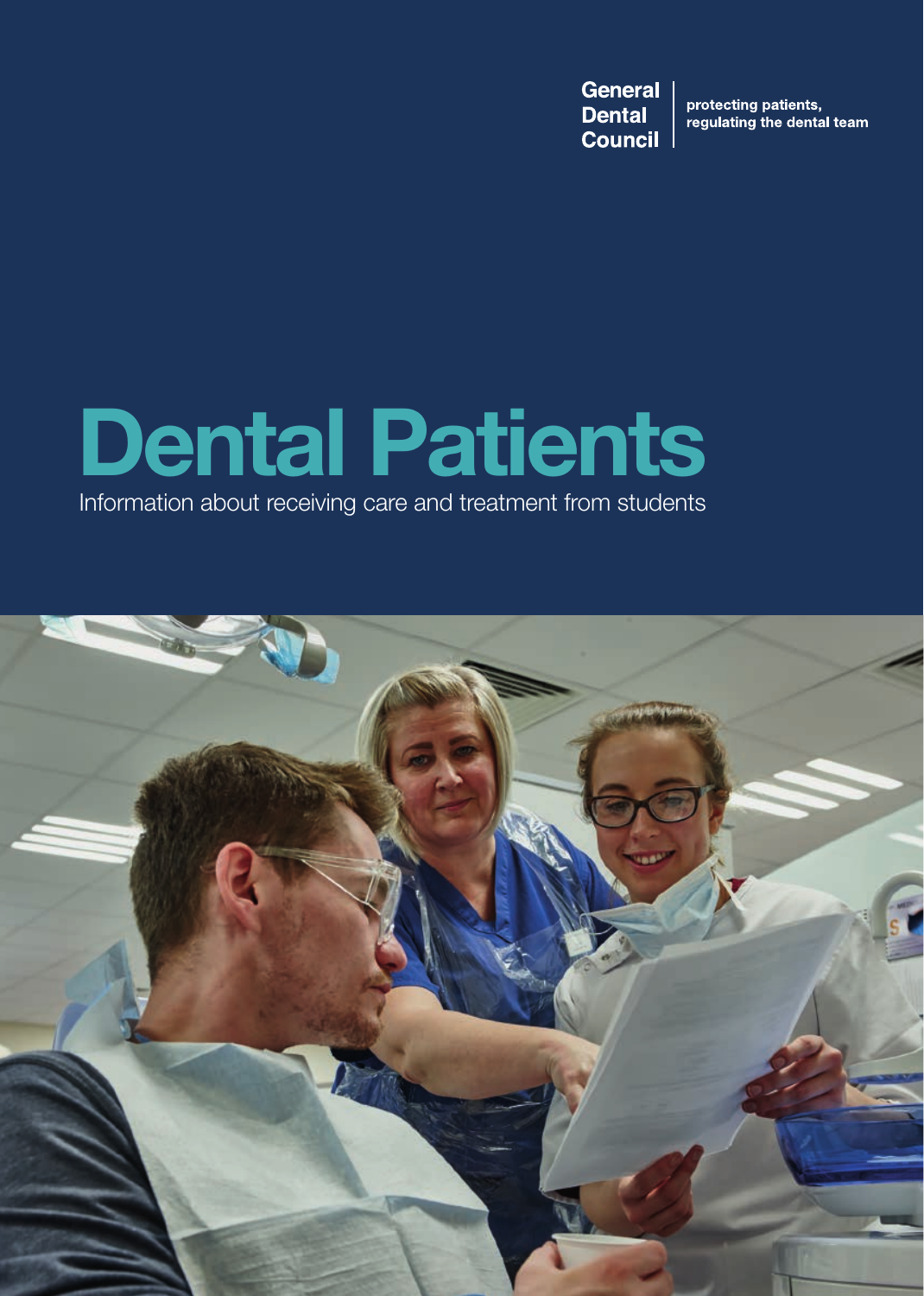## **This leaflet is produced for you by the General Dental Council. We set and maintain standards in UK dentistry, including for student dental professionals.**

Gaining experience of providing care directly to patients is a crucial and invaluable part of training to become an independent dental professional. If you choose to have treatment and care from a student dental professional, training providers will ensure there is:

- **good supervision;**
- a good standard of care; and
- **Demonstrate and safety as** a priority.

Whether you receive a one-off treatment or longer-term care by a student, the experience can be very rewarding. You will have contributed to improving dental care in the UK and helped them on their road to becoming a fully qualified dental professional.

**If you are being treated by a student dental professional this leaflet contains some helpful information to explain what you can expect.**

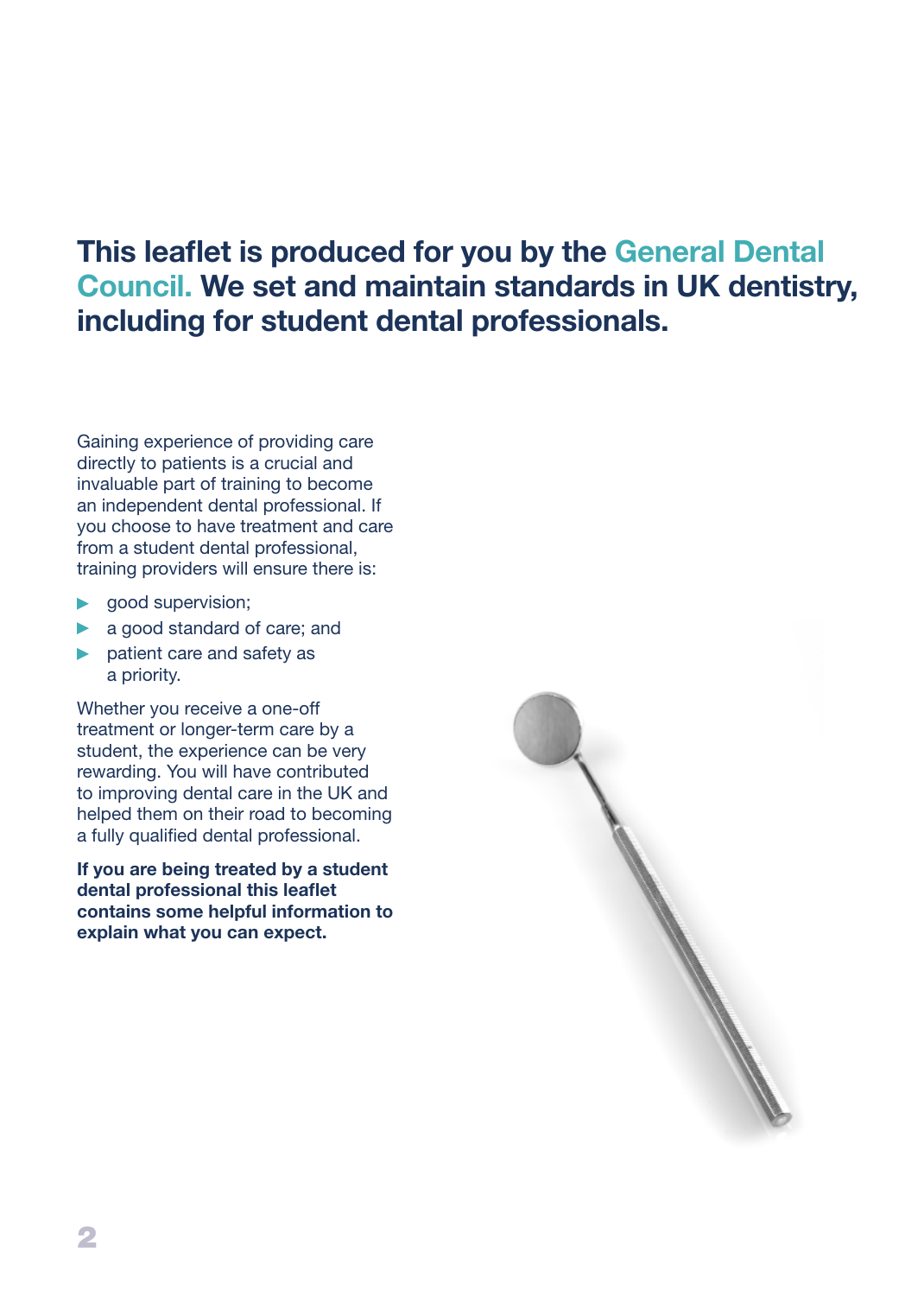## **How will the appointment be different?**

The appointment should be no different in terms of the quality of care and treatment you receive. Before a student is allowed to have contact with or provide care for patients, they are assessed to ensure they are ready and have the skills necessary. Where the appointment may differ is that

- the appointment may take longer
- $\blacktriangleright$  there may be more people in the room as the student will be supervised
- you may be asked for feedback on  $\blacktriangleright$ how the student provided the care as part of their assessment process

You can ask the student or the supervisor to stop at any time during the appointment. The person supervising the student will be appropriately qualified and can step in at any point.





There are several routes to receiving dental care or treatment by a student and beforehand you should be informed:

- that you are being treated by a student;
- what aspect of the care and treatment the student will be providing;
- **•** of the supervision the student will receive;
- **•** of the level of experience of the student;
- how to provide feedback as part of the student's assessment and whether you are happy to do this; and
- what to do if you are unhappy with anything or need to make a complaint.

You should be asked:

- whether you have any questions; and
- for your informed consent regarding treatment.

**During the appointment, you should be provided with information about the treatment options, risks and benefits.**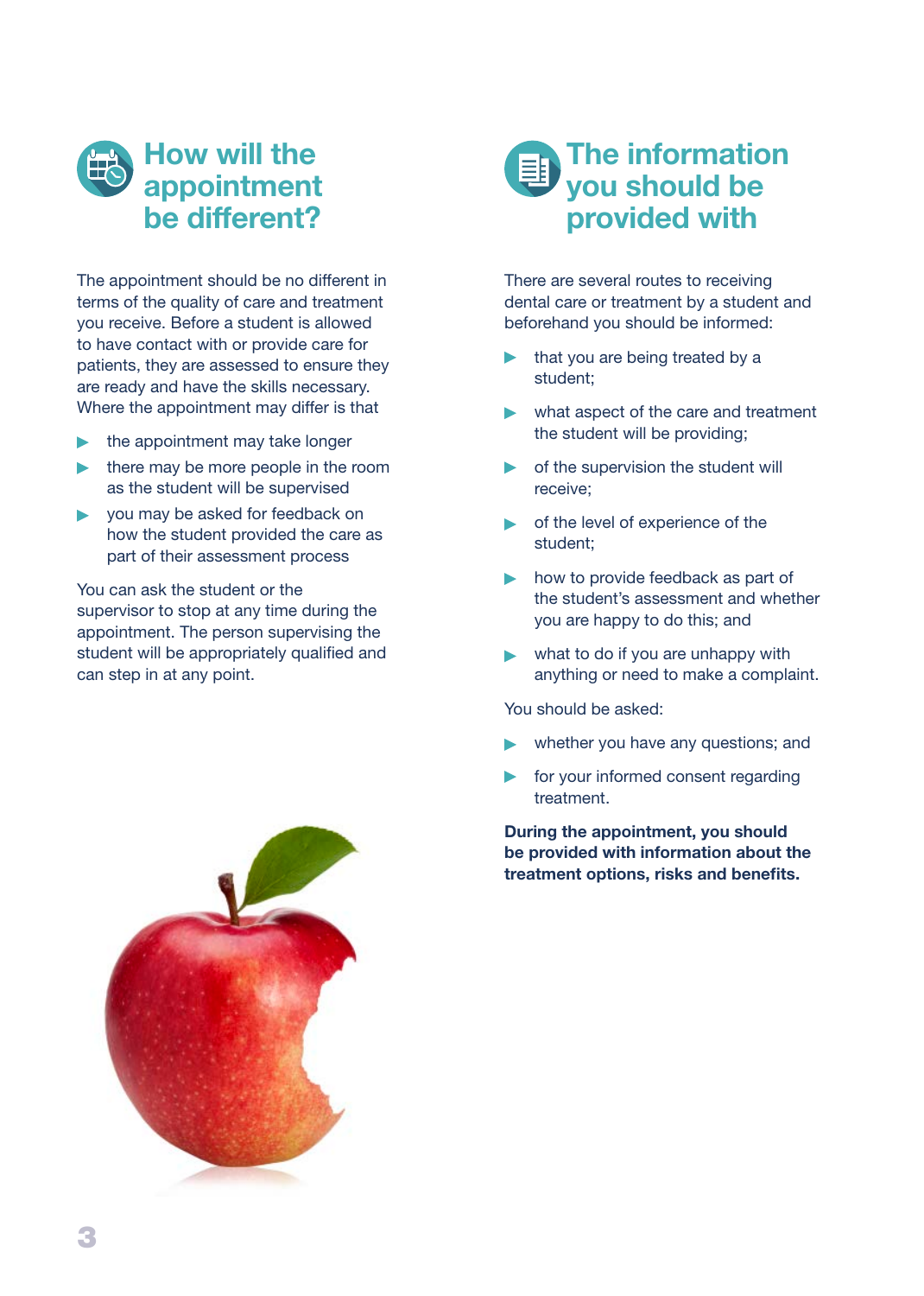

Student dental professionals are required to meet the same standards of professional behaviour as those who have qualified. You should expect:

- students to put your safety, health and ь choices first
- $\triangleright$  to be treated fairly and with respect, kindness, dignity and compassion
- to be listened to and have your  $\blacktriangleright$ preferences and concerns taken into account
- students to behave professionally  $\blacktriangleright$

So, as a patient, you can be reassured the student should understand and demonstrate or be working towards the following principles:

- 1. Put patients' interests first
- 2. Communicate effectively with patients
- 3. Obtain valid consent
- 4. Maintain and protect patients' information
- 5. Have a clear and effective complaints procedure
- 6. Work with colleagues in a way that is in patients' best interests
- 7. Maintain, develop and work within their professional knowledge and skills
- 8. Raise concerns if patients are at risk
- 9. Make sure their personal behaviour maintains patients' confidence in them and the dental profession

If you have any concerns about a student's behaviour outside of the course you can let their training provider know. For more information on these standards please see our patient information on standards of care and related patient leaflets.

**[http://www.gdc-uk.org/](http://www.gdc-uk.org/Membersofpublic/standardsofcare/Pages/default.aspx) [Membersofpublic/standardsofcare/](http://www.gdc-uk.org/Membersofpublic/standardsofcare/Pages/default.aspx) [Pages/default.aspx](http://www.gdc-uk.org/Membersofpublic/standardsofcare/Pages/default.aspx)**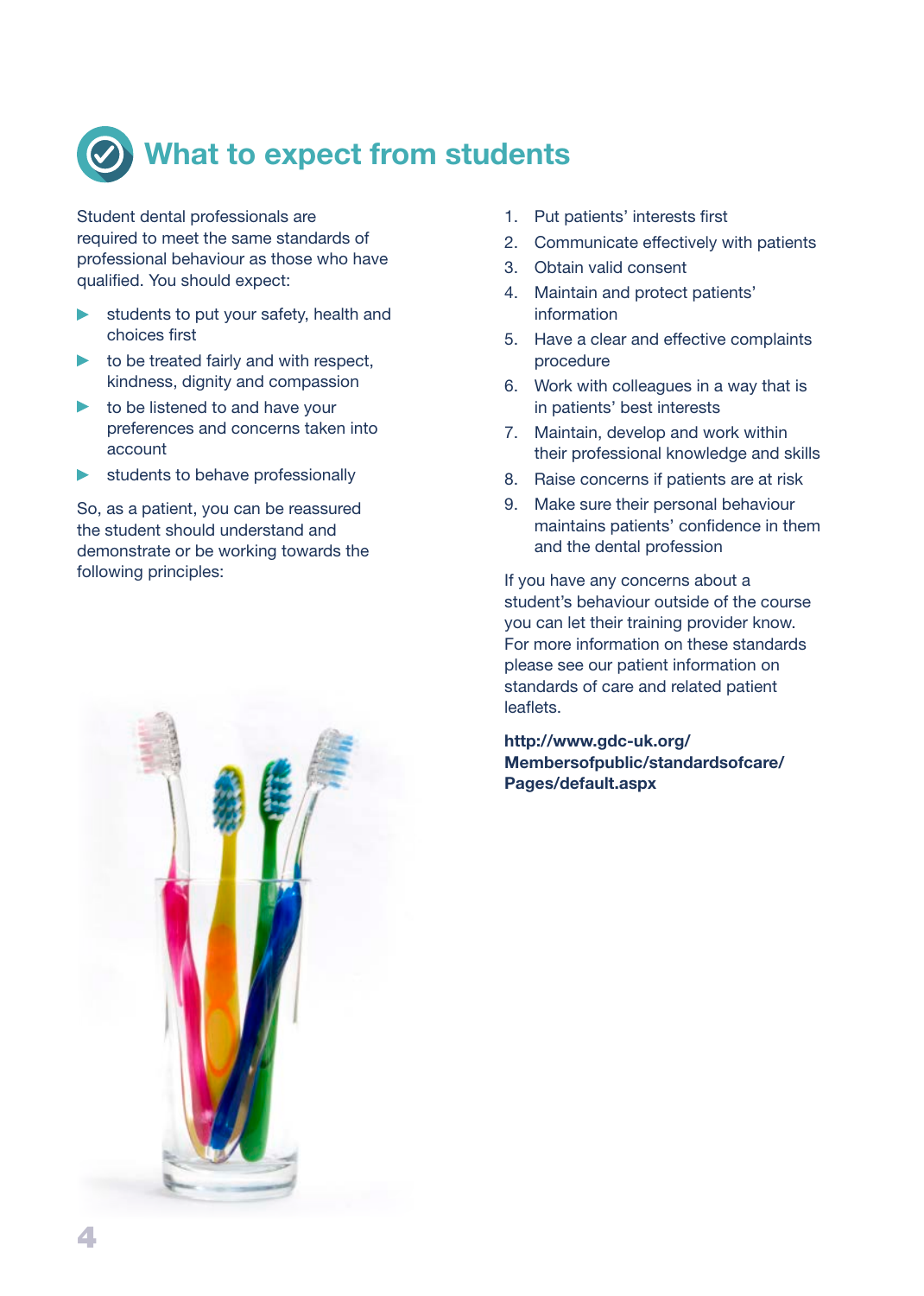

It is important that students receive feedback from patients on how they have provided care and treatment. This is an important part of the learning process to help them to develop their skills and improve. You may be asked for feedback on:

- the treatment itself and the clinical or b. technical skills;
- $\blacktriangleright$  the quality of the work or appliances:
- the student's communication skills;  $\blacktriangleright$ and
- the student's professional behaviour.  $\blacktriangleright$

The supervisor should enable you to provide honest feedback in a way that you feel comfortable.

The feedback you provide will form part of a much bigger assessment process. You can therefore be reassured that your feedback will be taken in the context of all their work. You can also provide feedback later if you prefer.

If you have a complaint about your experience, the training provider will have a policy and a process in place to enable you to do so and should provide a solution.



#### **This information is produced by the General Dental Council.**

The General Dental Council regulates dental professionals in the UK. Our job is to protect you. We are set up by Parliament, but we are independent from the Government and the NHS. By law, private and NHS dental professionals must be registered with us to work in the UK. We regulate the dental professionals who might provide your care.

#### **These are:**

- **Dentists:**
- dental hygienists;
- dental therapists;  $\blacktriangleright$
- clinical dental technicians;
- **dental nurses;**
- orthodontic therapists; and  $\blacktriangleright$
- dental technicians.

The dental professionals on our register must meet our standards and we take action when they don't, putting patients at risk. We also set the requirements for qualifications leading to registration, and approve and check these programmes

If you have a concern about a training programme please visit the following page on our website:

**Making complaints and raising concerns about an education or training provider**

**[http://www.gdc-uk.org/](http://www.gdc-uk.org/Dentalprofessionals/Education/Pages/education-complaints.aspx) [Dentalprofessionals/Education/Pages/](http://www.gdc-uk.org/Dentalprofessionals/Education/Pages/education-complaints.aspx) [education-complaints.aspx](http://www.gdc-uk.org/Dentalprofessionals/Education/Pages/education-complaints.aspx)**